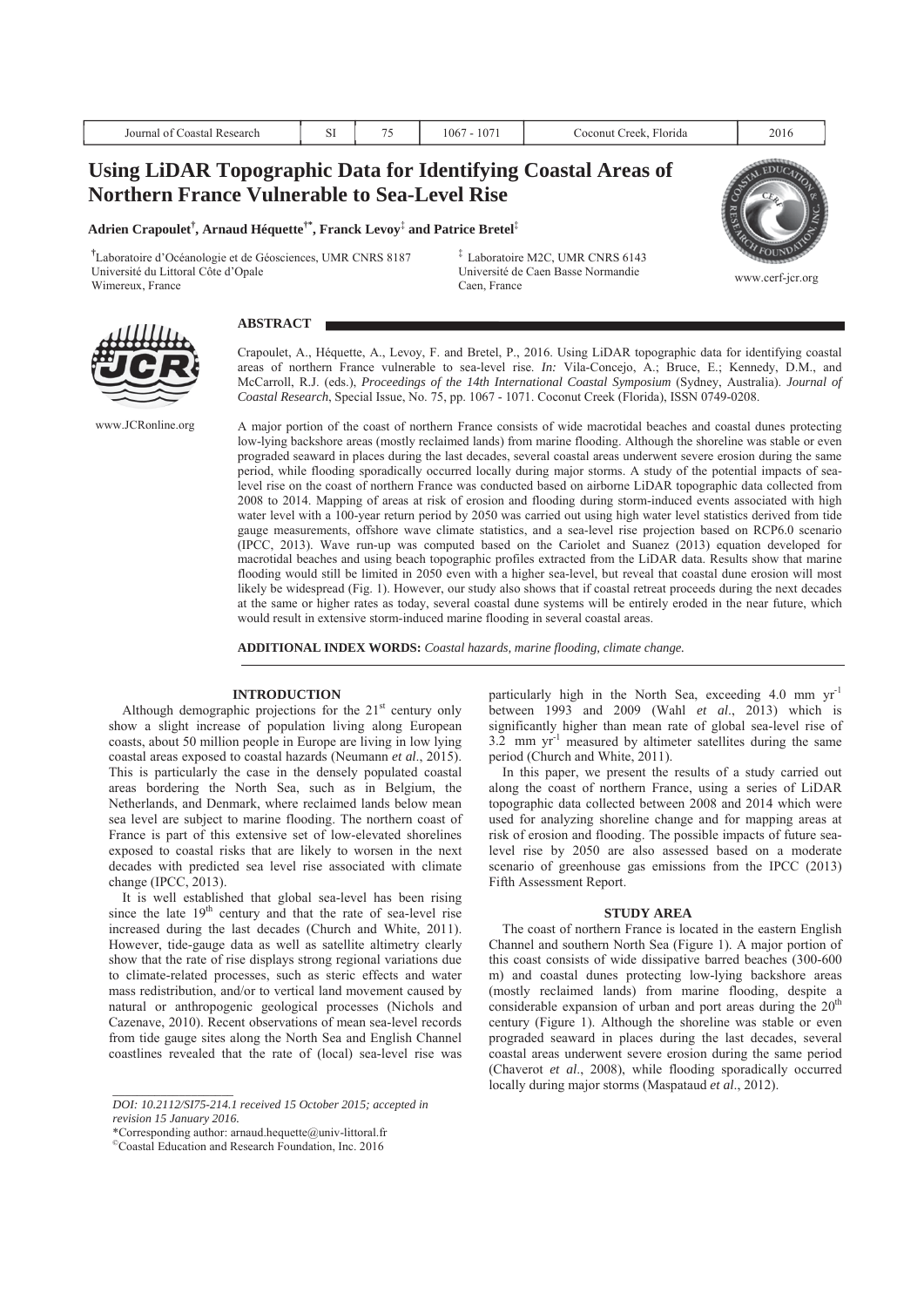The tidal regime in the region is semidiurnal and macrotidal, the tidal range increasing from the North Sea to the English Channel, with a mean spring tidal range of more than 5.4 m at Dunkirk to approximately 8.5 m at Berck-sur-Mer (Figure 1). Due to the large tidal amplitude, tidal currents are strong along the northern coast of France with a flood-dominated asymmetry responsible for a net regional sediment transport to the north in the coastal zone of the English Channel and to the east-northeast along the North Sea coast (Héquette *et al*., 2008).



The dominant winds in the eastern English Channel and southern North Sea are from west-southwest and from north to northeast. In response to these winds, the offshore wave regime is characterized by short-fetch waves from southwest to west, originating from the English Channel, followed by waves from the northeast to north, generated in the North Sea. Most waves have periods and significant heights of less than 5 s and 1.5 m. respectively, but may episodically exceed heights of 4 m during major storms (Ruz *et al*., 2009). Wave heights are much lower at the coast, however, due to significant wave refraction and shoaling over the tidal sand banks of the eastern Channel and southern North Sea (Héquette *et al*., 2009).

### **METHODS**

The potential impacts of sea-level rise on the coast of northern France were assessed based on high-resolution topographic data of the intertidal zones and coastal dunes, which were obtained from airborne LiDAR surveys carried out between 2008 and 2014. A complete topographic coverage of the coast of northern France from the Authie estuary to the Belgium border (Figure 1) was obtained in May 2008, March 2011 and December 2013/January 2014. Partial LiDAR surveys were also conducted in November 2012 in specific areas.

The 2008 survey was carried out with an Optech ALTM 1020 LiDAR having a planimetric position accuracy of  $\pm$  0.25 m and a vertical accuracy of  $\pm$  0.1 m over bare surface areas. The other surveys were conducted using a Leica ALS60 LiDAR system that acquired topographic data with a planimetric accuracy ranging from  $\pm$  0.1 to 0.17 m with a vertical accuracy  $\leq \pm$  0.10 m as verified by several ground control points using a very high resolution differential GPS (Leica TPS Syst1200). The vertical error range can easily increases to  $\pm$  0.25 m or more in areas covered by dense vegetation (Saye *et al*., 2005).

A density of data points of 1.2 to 1.4 points/m<sup>2</sup> was obtained during the different LiDAR survey. LiDAR topographic data were filtered to remove vegetation, buildings and other objects. Filtered data were then used to create contour Digital Terrain Models (DTM) using Golden Software Surfer™. The DTMs were obtained by linear interpolation using a Delaunay triangulation resulting in a grid with a 1 m resolution, a grid cell resolution of 1 m<sup>2</sup> appearing to provide reliable representation of topography and accurate volumetric measurements in coastal dunes using LiDAR data (Woolard and Colby, 2002).

Shoreline evolution between 2008 and 2014 was calculated based on different sets of LiDAR topographic data mentioned above. Shoreline position was determined from each DTM as the upper beach/coastal dune limit based on a change in slope gradient on the upper beach calculated as:

$$
\|\vec{g}\| = \sqrt{\left(\frac{\partial z}{\partial x}\right)^2 + \left(\frac{\partial z}{\partial y}\right)^2} \tag{1}
$$

Where  $\vec{g}$  is the slope gradient, *z* the elevation, *x* and *y* the coordinates of each point of the calculation of the grid. The value of the gradient is 0 for a horizontal surface and tends to infinity for a slope approaching the vertical. The transition between the upper beach and the coastal dunes corresponds to a sharp increase in the value of the slope gradient that is then selected for mapping shoreline position. To validate this semiautomatic shoreline extraction method, shoreline position detected from LiDAR data was compared at several sites with the position of the dune toe simultaneously determined in the field using a high-resolution differential GPS. The comparison of these two shoreline indicators usually showed small position differences, especially along erosive shoreline stretches, with a standard deviation of approximately 1.5 m. The margin of error associated with the delimitation of the shoreline was thus estimated at  $\pm$  1.5 m based on this comparison. Shoreline change measurements were carried out on cross-shore transects spaced every 50 m along the shore for each period between the different LiDAR surveys. When comparing shoreline position between two dates, the error margin can be considered to be  $\pm 3$  m.

To assess the risk of coastal erosion and marine flooding, critical high water levels were determined based on storm surge observations from Boulogne-sur-Mer, Calais and Dunkirk tide gauge stations (Figure 1) and tidal predictions computed by the French Hydrographic Service (SHOM). A joint probability method was used for determining the 100-year return period high water level for each tide gauge station based on the probability distributions of extreme water levels (observed positive surges and predicted high tide levels) (SHOM, 2012).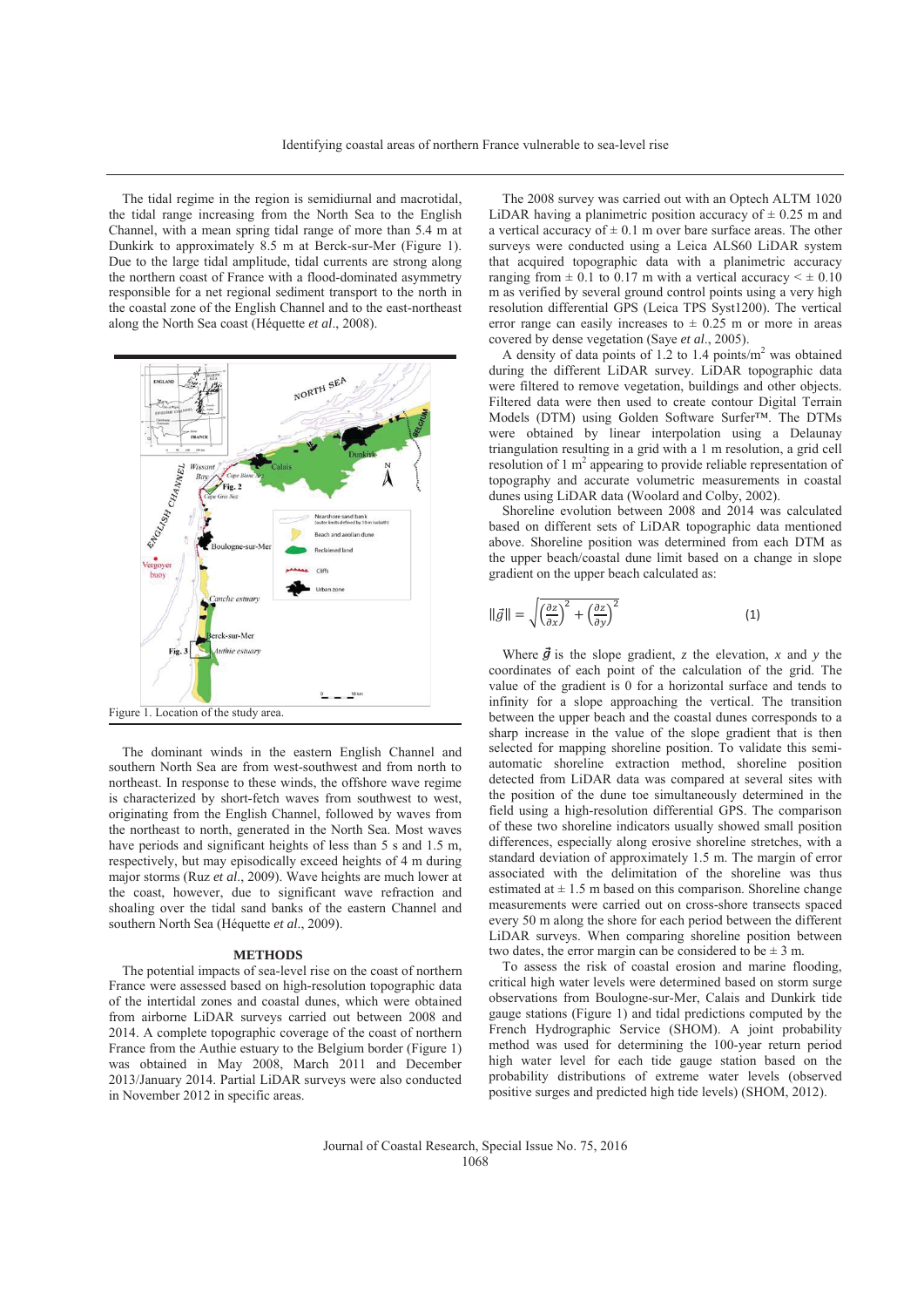

Figure 2. Shoreline changes along the coast of Wissant Bay between May 2008 and January 2014. The shoreline positions are extracted from LiDAR Digital Terrain Models (see text for explanation) and are relative to the May 2008 shoreline.



Figure 3. 3D map of the northern shore of the Authie estuary (see Figure 1 for location) showing the different impact regimes under conditions of extreme storm waves ( $H_0 = 6$  m,  $T = 10$  s) associated with a 100-year return period water level that would result in a maximum wave run-up elevation of 6.95 m above French vertical datum (IGN69).

In order to evaluate the maximum elevation reached by waves during extreme high water events, wave run-up was estimated according to Cariolet and Suanez (2013) equation based on runup measurements on a macrotidal beach:

$$
R_{max} = 0.67 \xi_o H_o \tag{2}
$$

Where  $R_{max}$  is the maximum wave run-up elevation,  $H_o$  is the significant offshore wave height and *ȟo* is the Iribarren parameter  $(tan\beta/(H_o/L_o)^{1/2})$ ,  $L_o$  is the deep water wavelength and  $tan\beta$  is the beach slope. The beach slope was measured between the dune toe and the mean high water level, which closely corresponds to the active section of the beach defined by Cariolet and Suanez (2013) to be used in Equation (2). Run-up was computed for two storm wave conditions based on wave statistics from the Vergoyer wave buoy off Boulogne-sur-Mer (Figure 1), using

 $H<sub>o</sub>$  = 3.5 m and  $T = 9$  s for moderate storm conditions and  $H_0 = 6$  m and  $T = 10$  for extreme storm conditions.

Sea level rise by 2050 was estimated based on the RCP6.0 scenario from the last IPCC report (IPCC, 2013). Under this scenario, the increase will be 7.3 mm yr<sup>-1</sup> by 2050, or about  $+29$ cm (relative to 2010). This value was added to the high water levels and run-up elevations previously calculated as explained above for estimating water levels in 2050.

Coastal hazard mapping was conducted using the latest LiDAR topography data set (December 2013 and January 2014), based on the method of Sallenger (2000) which allows to distinguish coastal dune erosion (*collision regime*) when the maximum run-up elevation reaches an altitude between the dune toe and the dune crest and marine flooding (*overwash* and *inundation regimes*) when run-up reaches or exceeds the elevation of the dune crest. Overwash and inundation were not

Journal of Coastal Research, Special Issue No. 75, 2016 1069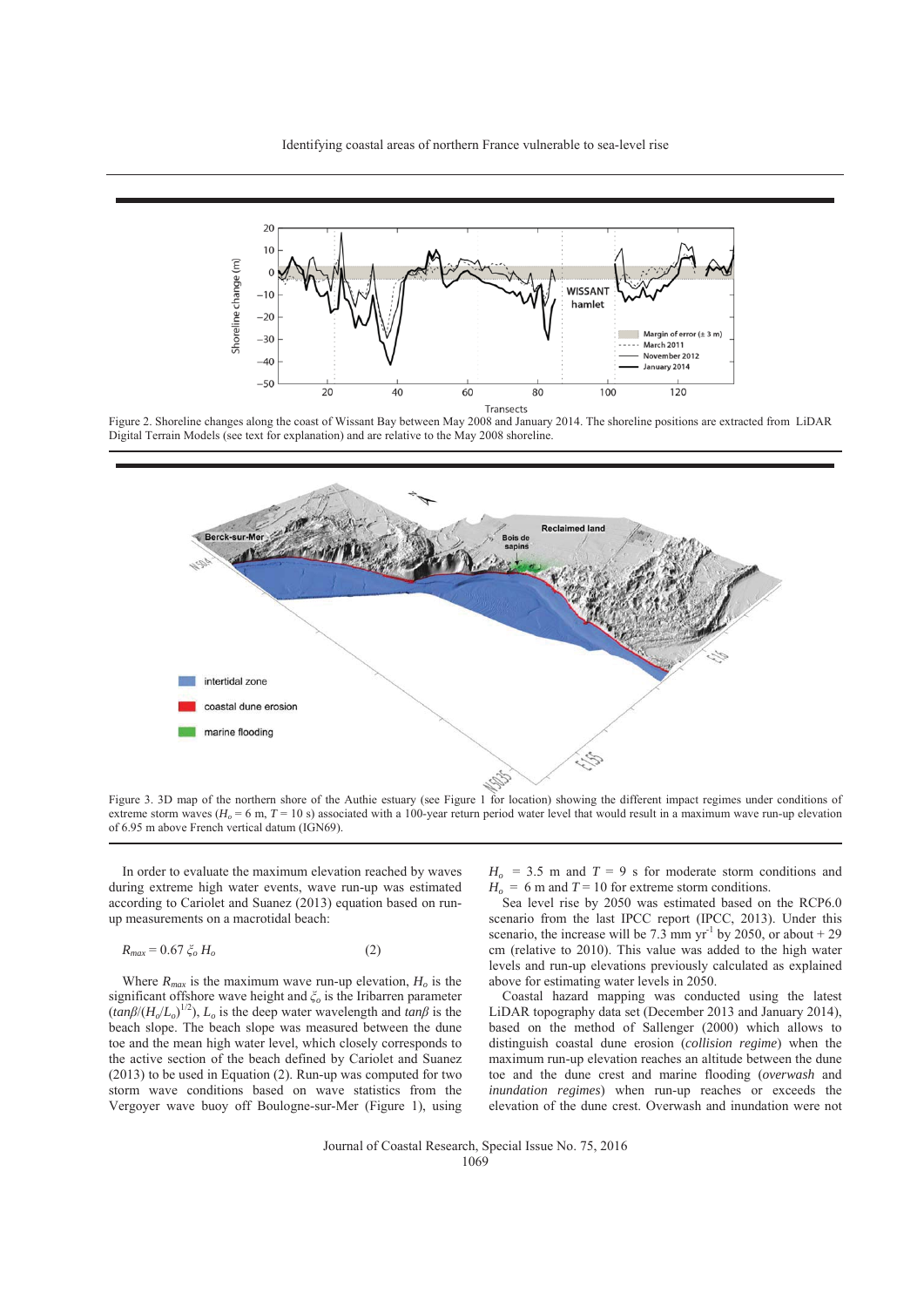discriminated from one another because both processes can be responsible for marine flooding since overwash may lead to dune breaching and eventually to flooding. Foreshore erosion (i.e., Sallenger's *swash regime*) was not considered in the present study, because the beaches of the region do not necessarily undergo erosion during storms as intertidal bars prove to be remarkably stable even during high wave-energy events (Anthony *et al*., 2004).

#### **RESULTS**

Mapping of high water levels over the LiDAR-generated DTMs showed that most of the region's coastline is subject to erosion under present sea level conditions, even during moderate storm events. Coastal erosion is already significant at several sites along the coast of northern France such as in Wissant Bay where the shoreline locally retreated by more than 250 m during the second half of the  $20<sup>th</sup>$  century (Chaverot *et al.*, 2008). Our LiDAR surveys revealed that the coast of Wissant Bay continued to erode during recent years, the shoreline having retreated landward by more than 20 m in several places between May 2008 and January 2014, with a maximum retreat of about 40 m in the western part of the bay (Figure 2), corresponding to annual retreat rates on the order of  $3.5$  to  $7.0$  m yr<sup>-1</sup>. The shoreline was stable or slightly prograded seaward in some areas however, notably east of the village of Wissant, which is likely due to the redistribution of eroded material along the coast.

Most of the coastline retreat took place between November 2012 and January 2014 with shoreline retreat in excess of 7 m along extensive stretches of the coast and up to nearly 20 m at several locations (Figure 2). These high values of coastal retreat can be explained by the occurrence of extreme water levels (return period > 100 years) associated with a series of severe storms during the fall and early winter of 2013 (Daubord, 2014). These storms were responsible for significant coastal erosion at several other sites along the coast of northern France like along the northern shore of the Authie estuary where shoreline retreat ranged from approximately 15 to 30 m between March 2011 and December 2013, reaching about 70 m along a low-elevated stretch of coastal dunes named "Bois de sapins" (Figure 3).

The determination of coastal areas subject to marine flooding based on LiDAR-generated DTMs and storm-induced high water levels (including maximum run-up elevation) showed that only localized and spatially restricted, low-elevated, coastal areas would be at risk of inundation along the coast of northern France during a 100-year return period event. One of these areas is the "Bois de sapins" mentioned above, on the northern shore of the Authie estuary, where a breach has formed through the dune crest that hardly exceeds 7 m above French vertical datum (IGN69) (Figure 4). Even under present sea level, our data show that marine flooding could occur in this area under high-energy storm wave conditions associated with a 100-year return period water level, which would result in partial inundation of the lowlying reclaimed land located behind the coastal dunes (Figure 3).

With a 29 cm higher sea level in 2050, as projected with the RCP6.0 scenario (IPCC, 2013), this area would obviously be more easily and more completely flooded as an inundation regime would last a longer period of time at or near high tide (Figure 4A) and would affect a longer stretch of coast. Similar storm impact regimes would prevail in the western part of

Wissant Bay where overwash and limited inundation could occur locally under present sea level conditions during an extreme storm event associated with a 100-year return period, while more extensive inundation would take place in 2050 with a higher sea level (Figure 4B). However, our results suggest that although a higher proportion of coastal dunes would undergo erosion with a higher sea level in 2050, marine flooding would still be essentially restricted to the shores of the Authie estuary and Wissant Bay.

### **DISCUSSION AND CONCLUSION**

This study shows that the dune coast of northern France is subject to widespread shoreline erosion during high-energy wave events associated with a 100-year return period water level, even under present sea level. Severe coastal dune erosion is already taking place at a number of sites along the northern coast of France, notably in Wissant Bay and the Authie estuary where the shoreline retreated by tens of meters in places in response to the storms that hit western Europe during the fall and winter of 2013-2014 (Castelle *et al*., 2015). With a higher sea level in 2050, coastal dune erosion would not only be more widespread, but also more severe since the dune front should generally experience a collision regime up to a greater height.



Figure 4. Cross-shore topographic profiles of the littoral zone showing maximum run-up elevation during extreme storm wave conditions  $(H<sub>o</sub> =$ 6 m,  $T = 10$  s) associated with a 100-year return period water level with present sea level (H<sub>100</sub>) and with predicted sea level rise in 2050  $(H_{100}2050)$ ; (A) "Bois de sapin" on the northern shore of the Authie estuary, (B) western shore of Wisant Bay.

Moreover, a rising sea-level will also result in a higher frequency of extreme water levels (Haigh *et al.*, 2011), which will also result in intensified coastal erosion.

Our results show that the risk of marine flooding is currently limited to a few sites. This work also suggests that although an